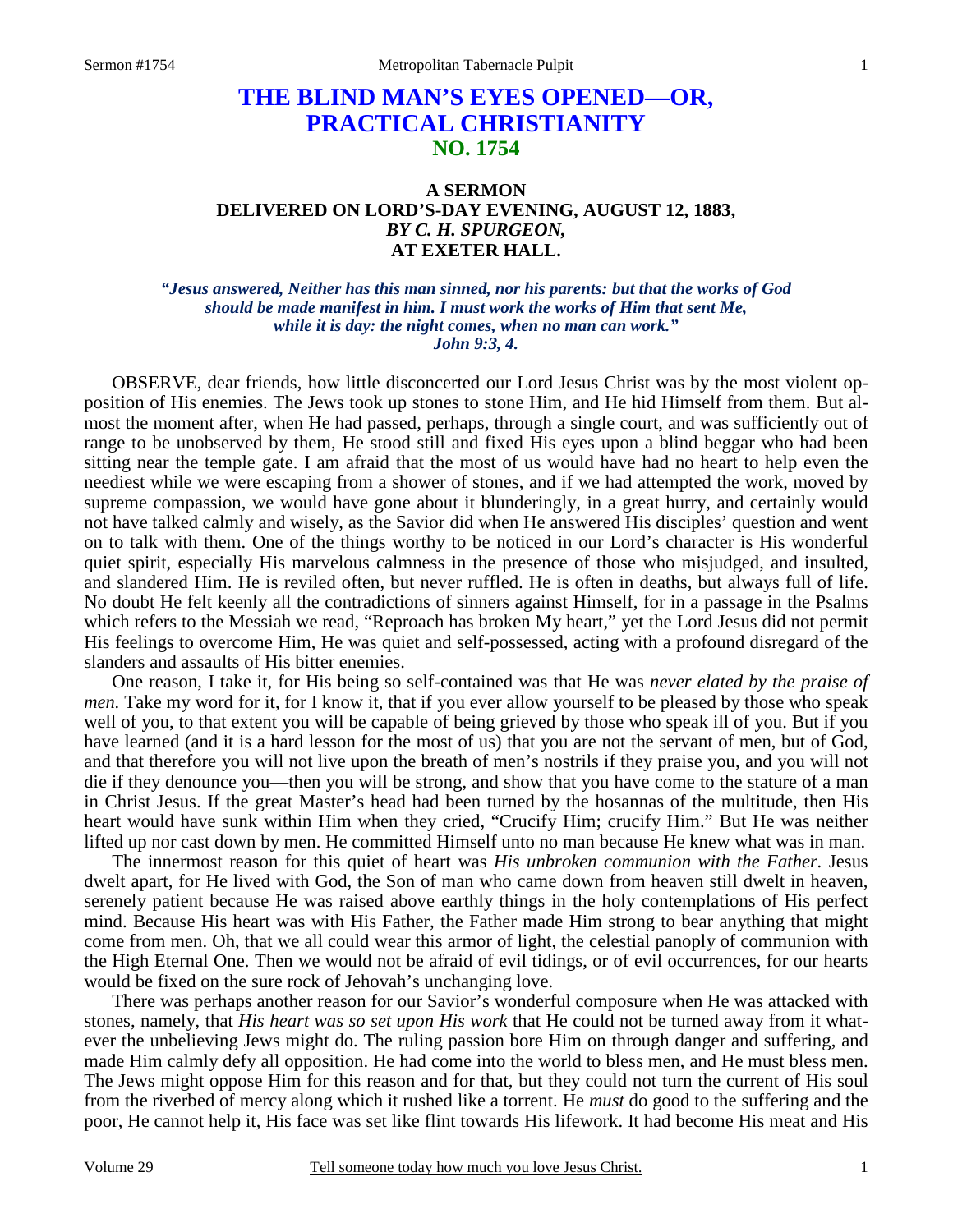drink to do the will of Him that sent Him, and so, when they took up stones, although He withdrew Himself a little, yet as He only wished to preserve His life to do good, He returned to His lifework without a moment's delay. Stones cannot drive Him from His gracious pursuits. As we have seen a parent bird, chased away for a moment from its nest, return to it the instant the intruder has withdrawn, so do we see our Lord come back to His holy work almost before He is out of the sight of His would-be murderers. Yonder sits a blind man, and Jesus is at once at his side to heal him. They will overtake You, O Christ! They will seek to slay You! There are more stones in their cruel hands. Your haters hurl their missiles fiercely, and they will be upon You in a moment! What cares He for that? No cowardly spirit can make Him overlook an occasion for glorifying the Father. That blind man must be attended to, and at all hazards He stops to deal with Him in love. If you and I become completely taken up with zeal for God, and with the desire to win souls, then nothing will daunt us. We shall bear anything, and not seem to have anything to bear. We shall hear slander as though we heard it not, and endure hardship as though there were none to endure. As an arrow from a bow, shot by a strong archer, defies the opposing wind, and speeds forward to the white of the target, so shall we fly forward towards the great objective of our compassionate ambition. Happy is that man whom God has launched like a thunderbolt from His hand, who must go on and fulfill his destiny, happy that it is his vocation to bring sinners to the Savior's feet. O blessed Spirit, lift us up to dwell in God, and so to sympathize with His fatherly compassion that we may heed neither stones, nor sneers, nor slanders, but become absorbed in our self-denying service for Jesus' sake!

 Let that stand for an introduction. The Savior in His worst and lowest estate, when near to death, thinks of nothing but the good of men. When cruel eyes are spying Him out that they may slay Him, He has an eye for the poor blind. There is no stone in His heart towards the sorrowful even when stones are flying past His ears.

**I.** So I introduce you tonight to the first topic of the present discourse, which is THE WORKER. I give that as a well-earned title to the Lord Jesus Christ. He is *the* worker, the chief worker, and the example to all workers. He came into the world, He says, to do the will of Him that sent Him, and to finish His work. On this occasion, when He is pursued by His enemies, He is still a worker—a wonder-worker with the blind man. There are many in this world, which ignore sorrow, which pass by grief, which are deaf to lamentation, and blind to distress. The easiest thing that I know of to do with this wicked, wretched City of London is not to know much about it. They say that half the world knows not how the other half lives. Surely if it did know, it would not live as carelessly as it does, or be quite as cruel as it is. There are sights in this metropolis that might melt a heart of steel, and make a Nabal generous. But it is an easy way of escaping from the exercise of benevolence to shut your eyes and see nothing of the abject misery which is groveling at your feet. "Where ignorance is bliss it is folly to be wise," so said some easygoing ignoramus of old. If beggars are persistent, then passersby must be deaf. If sinners are profane, it is a simple matter to stop your ears, and hurry on. If this blind man must necessarily sit and beg at the gate of the temple, then those who frequent the temple must just slip by as if they were as blind as he. Crowds pass by and take no notice of him. Is not that the way with the multitude today? If you are in trouble—if you are suffering heartbreak, do they not ignore you, and go their way to their farm and to their merchandise, though you lie down and starve? Dives finds it convenient to remain ignorant of the sores of Lazarus. It is not so with Jesus. He has a quick eye to see the blind beggar if He sees nothing else. If He is not enraptured with the massive stones and the beautiful architecture of the temple, yet He fixes His eyes upon a sightless beggar at the temple gate. He is all eye, all ear, all heart, all hand, where misery is present. My Master is made of tenderness. He melts with love. O true souls who love Him, copy Him in this, and always let your hearts be touched with a fellow feeling for the suffering and the sinning.

 There are others who, though they see misery do not diminish it by warm sympathy, but increase it by their cold logical conclusions. "Poverty," they say—"Yes. Well, that of course is brought on by drunkenness and by laziness and by all sorts of vice." I do not say that it is not so in many cases, but I do say that the observation will not help a poor man to become either better or happier. Such a hard remark will rather exasperate the hardened than assist the struggling. "Sickness," say some—"Oh, no doubt, a great deal of sickness is caused by wicked habits, neglect of sanitary laws," and so on. This also may be sadly true, but it grates on a sufferer's ear. A very kind and pleasing doctrine to teach in the wards of our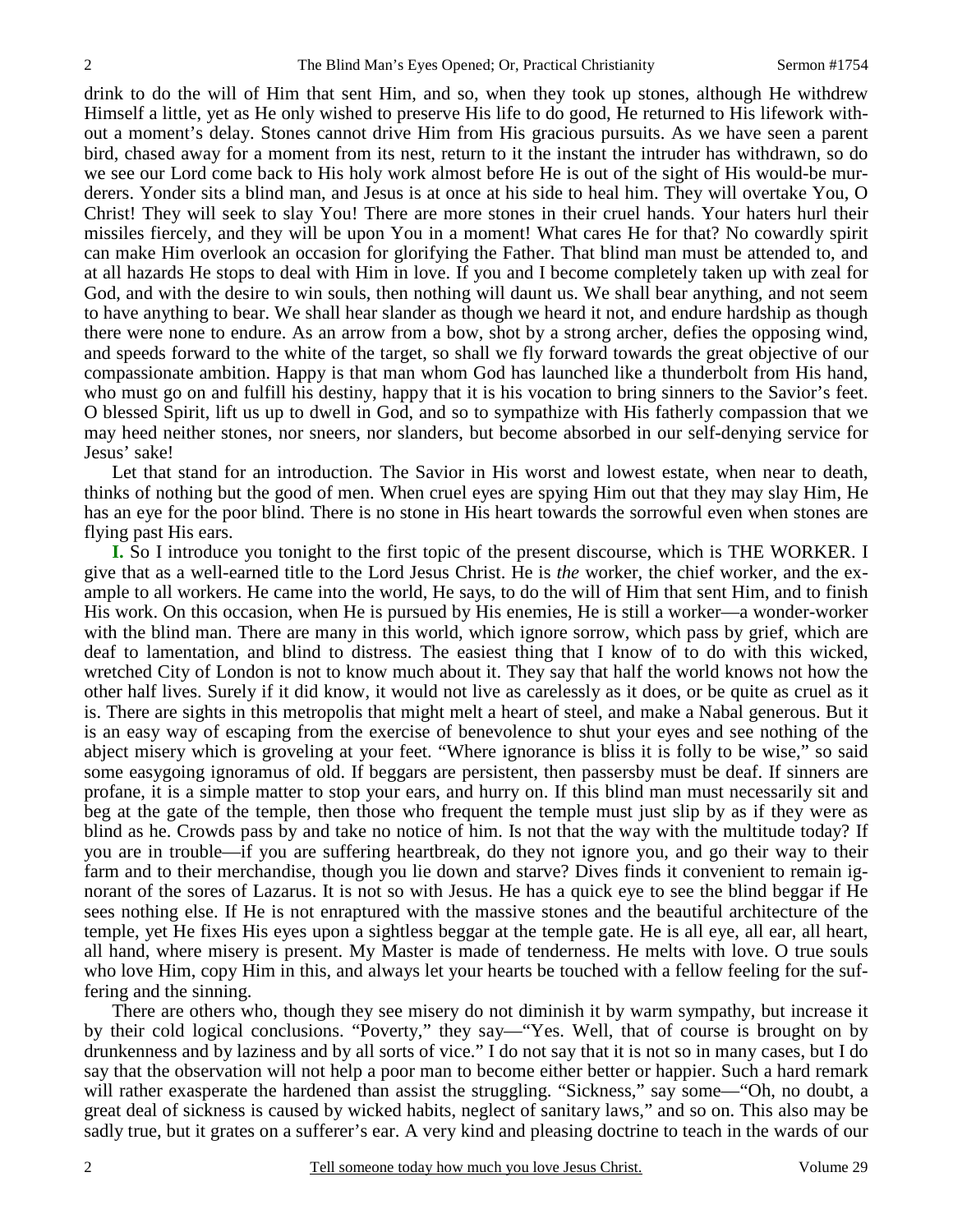hospitals! I would recommend you not to teach it till you are ill yourself, and then perhaps the doctrine may not seem quite so instructive. Even Christ's disciples, when they saw this blind man, thought that there must be something particularly wicked about his father and mother, or something especially vicious about the man himself, which God foresaw, and on account of which He punished him with blindness. The disciples were of the same spirit as Job's three comforters, who, when they saw the patriarch on a dunghill, bereft of all his children, robbed of all his property, and scraping himself because he was covered with sores, said, "Of course he must be a hypocrite. He must have done something very dreadful, or he would not be so grievously afflicted." The world will still stick to its unfounded belief that if the Tower of Siloam falls upon any men they must be sinners above all sinners upon the face of the earth. A cruel doctrine, a vile doctrine, fit for savages, but not to be mentioned by Christians, who know that whom the Lord loves He chastens, and even His best beloved have been taken away all of a sudden. Yet I do see a good deal of this cruel notion about, and if men are in trouble, I hear it muttered, "Well, of course they brought it on themselves." Is this your way of cheering them? Cheap moral observations steeped in vinegar make a poor dish for an invalid. Such censures are a sorry way of helping a lame dog over a stile—no, it is putting up another stile for him so that he cannot get over it at all. Now I mark this of my Lord—that it is written of Him that He "gives to all men liberally, *and upbraids not."* When He fed those thousands in the wilderness it would have been most just if He had said to them, "Why did you all come out into the wilderness, and not bring provisions with you? What have you to do out here without something to eat? You are unthrifty, and deserve to starve." No, no, He never said a word of the sort, but He fed them, fed them all, and sent them home filled. You and I are not sent into the world to thunder out commandments from the top of Sinai, we are come unto Mount Zion. We are not to go on circuit as if we were judge and hangman rolled into one, to meet all the sorrow and misery in the world with bitter words of censure and condemnation. If we do so how different we are from that blessed Master of ours who says not a word by way of rebuke to those who seek Him, but simply feeds the hungry, and heals all those who have need of healing! It is easy to criticize, it is easy to upbraid, but ours should be the higher and nobler task of blessing and saving.

 I notice yet again that there are certain others who, if they are not indifferent to sorrow, and do not pitch upon some cruel theory of condemnation, nevertheless speculate a good deal where speculation can be of no practical service. When we get together there are many questions which we like to raise and dispute upon which are of no practical value whatever. There is the question of the origin of evil. That is a fine subject for those who like to chop logic by the week, without making enough chips to light a fire for cold hands to warm at. Such was the subject, proposed to the Savior— foreseen guilt or hereditary taint—"Who did sin, this man, or his parents?" How far is it right that the sin of parents should, as it often does, fall upon the children? I could propose to you a great many topics equally profound and curious, but what would be the use? Yet there are many in the world that are fond of these topics, spinning cobwebs, blowing bubbles, making theories, breaking them, and making more. I wonder whether the world was ever blessed to the extent of a bad farthing by all the theories of all the learned men that have ever lived. May they not all be put down under the head of vain janglings? I would rather create an ounce of help than a ton of theory. It is beautiful to me to see how the Master breaks up the fine speculation which the disciples are setting forth. He says somewhat shortly, "Neither has this man sinned, nor his parents," and then He spits on the ground, and makes clay, and opens the blind man's eyes. This was work, the other was mere worry. "Father," said a boy, "the cows are in the corn. How did they get in?" "Boy," said the father, "never mind how they got in, let us hurry up and get them out." There is common sense about that practical proceeding. Here are these people sunken in vice, and steeped in poverty. Postpone the inquiries—how they got into this condition? What is the origin of moral evil? How is it transmitted from parent to child? Answer those questions after the day of judgment, when you will have more light, but just now the great thing is to see how you and I can get evil out of the world, and how we can lift up the fallen and restore those who have gone astray. Never let us imitate the man in the fable who saw a boy drowning, and then and there lectured him upon the imprudence of bathing out of his depth. No, no, let us land the boy on the bank, dry him and dress him, and then tell him not to go there again, lest a worse thing happen to him.

 I say that the Master was no speculator, He was no spinner of theories, He was no mere doctrinalist, but He went to work and healed those that had need of healing. Now, in this, He is the great example for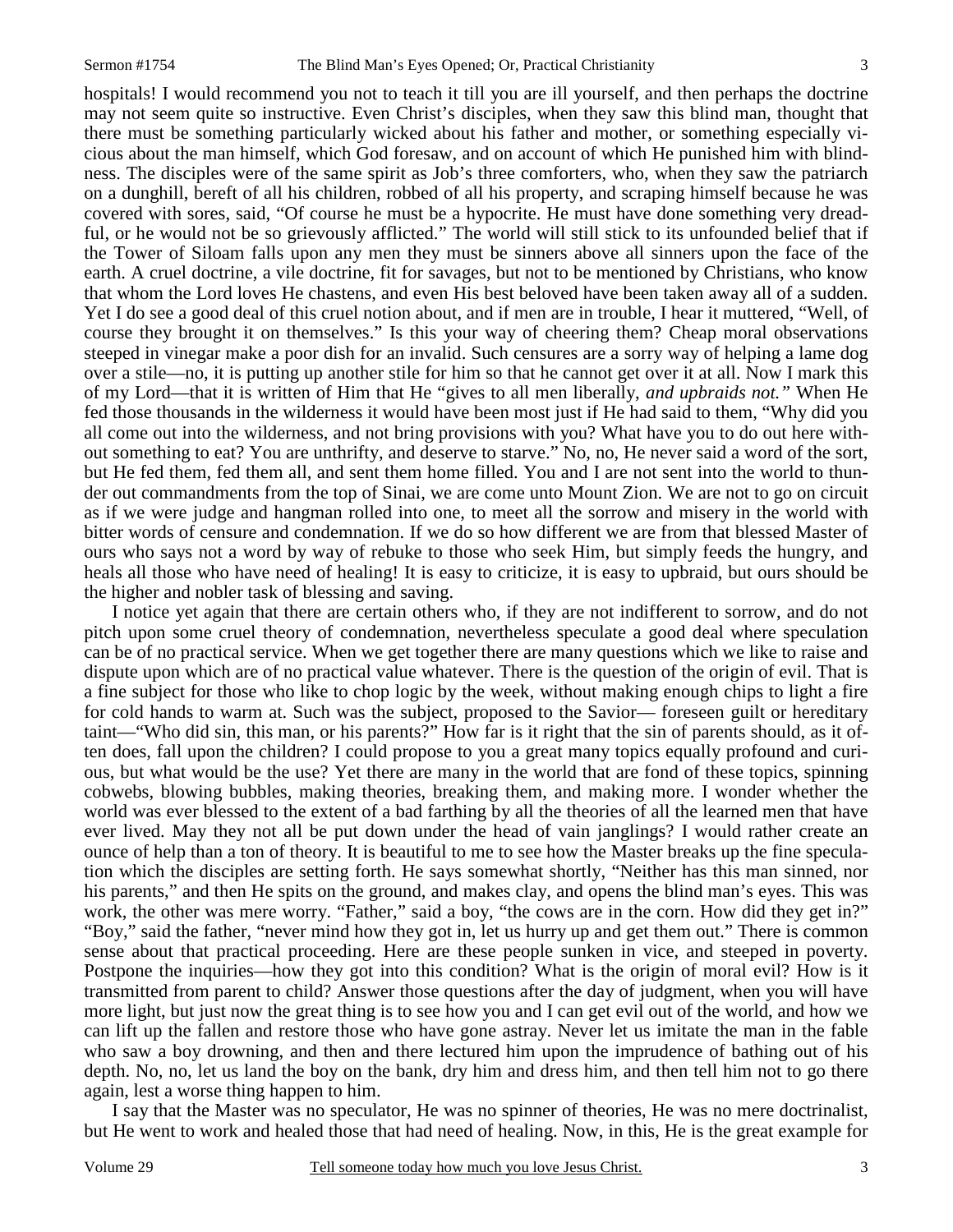us all in this year of grace. Come, what have we ever *done* to bless our fellow men? Many of us are followers of Christ, and oh, how happy we ought to be that we are so! What have we ever *done* worthy of our high calling? "Sir, I heard a lecture the other night," says one, "upon the evils of intemperance." Is that all you did? Has any action come of that brilliant oration and of your careful attention to it? Did you straightway try to remove this intemperance by your example? "Well, I shall think of that, sir, one of these days." Meanwhile what is to become of these intemperate ones? Will not their blood lie at your door? "I heard the other day," says one, "a very forcible and interesting lecture upon political economy, and I feel that it is a very weighty science, and can explain much of the poverty you mention." Perhaps so, but political economy in itself is about as hard as brass, it has no guts, or heart, or conscience, and neither can it make allowance for such things. The political economist is a man of iron, who would be rusted by a tear, and therefore never tolerates the mood of compassion. His science is a rock which will wreck a navy, and remain unmoved by the cries of drowning men and women. It is as the wind of the desert which withers all it blows upon. It seems to dry up men's souls when they get to be masters of it, or rather are mastered by it. It is a science of stubborn facts, which would not be facts if we were not so brutish. Political economy or no political economy, I come back to my point—what have you *done* for others? Do let us think of that, and if any of us have been dreaming, day after day, what we would do *"if,"* let us see what we can do now, and like the Savior, get to work.

 Yet that is not the point which I am driving at. It is this. If Jesus is such a worker, and no theorizer, then what a hope there is tonight for some of us who need His care! Have we fallen? Are we poor? Have we brought ourselves into sorrow and misery? Do not let us look to men or to ourselves. Men will let us starve, and then they will hold a coroner's inquest over our body to find why we dared to die, and so necessitated the paying for a grave and a coffin. They will be sure to make an inquiry after it is all over with us, but if we come to Jesus Christ, He will make no inquiry at all, but receive us and give rest unto our souls. That is a blessed text, "He gives to all men liberally, *and upbraids not."* When the prodigal son came home to his father, according to all propriety, as people would do nowadays, the father should have said to his son, "Well, you have come home, and I am glad to see you, but what a state you are in! How did you get into this condition? Why, you have scarcely a clean rag on your back! How is it you have become so poor? And you are lean and hungry, how did this comes about? Where have you been? What have you done? What company have you kept? Where were you a week ago? What were you doing the day before yesterday at seven o'clock?" His father never asked him a single question, but pressed him to his bosom, and knew all about it by instinct. He came as he was, and his father received him as he was. The father seemed, with a kiss, to say, "My boy, bygones are bygones. You were dead but you are alive again, you were lost but you are found, and I inquire no further." That is just how Jesus Christ is willing to receive penitent sinners tonight. Is there a streetwalker here? Come, poor woman, as you are, to your dear Lord and Master, who will cleanse you of your grievous sin. "All manner of sin and blasphemy shall be forgiven." Is there one here who has transgressed against the rules of society, and is pointed at as especially sinful? Yet, come, and welcome, to the Lord Jesus of whom it is written, "This Man receives sinners, and eats with them." The physician never thinks it scorn to go among the sick, and Christ never felt it shame that He looks after the guilty and the lost. No, write this about His diadem— "The Savior of sinners, even of the very chief," He counts this His glory. He will work for you, not chide you. He will not treat you with a dose of theories, and with a host of bitter rebukes, but He will receive you just as you are into the wounds of His side, and hide you there from the wrath of God. Oh, blessed gospel that I have to preach to you! May the Holy Spirit lead you to embrace it. So much concerning the worker.

**II.** Now, the second thing is THE WORKROOM. Every worker needs a place to work in. Every artist must have a studio. Did Christ have a studio? Yes, He came to do very wonderful works—the works of Him that sent Him, but what a strange, strange place, the Lord found to do His work in! And yet I do not know that He could have found any other. He resolved to work the works of God, and He selected the fittest place for doing so. One of the works of God is *creation*. If Jesus is to perform this work among men He must find out where something is missing which He can supply by a creating act. Here are two eyes without the proper light-receiving apparatus; here there is room for Jesus to create eyes and sight. He could not have created eyes in my head nor in yours had we been present, for eyes are already there, and more eyes would be unsuitable for us. In the blind beggar of the temple there was room for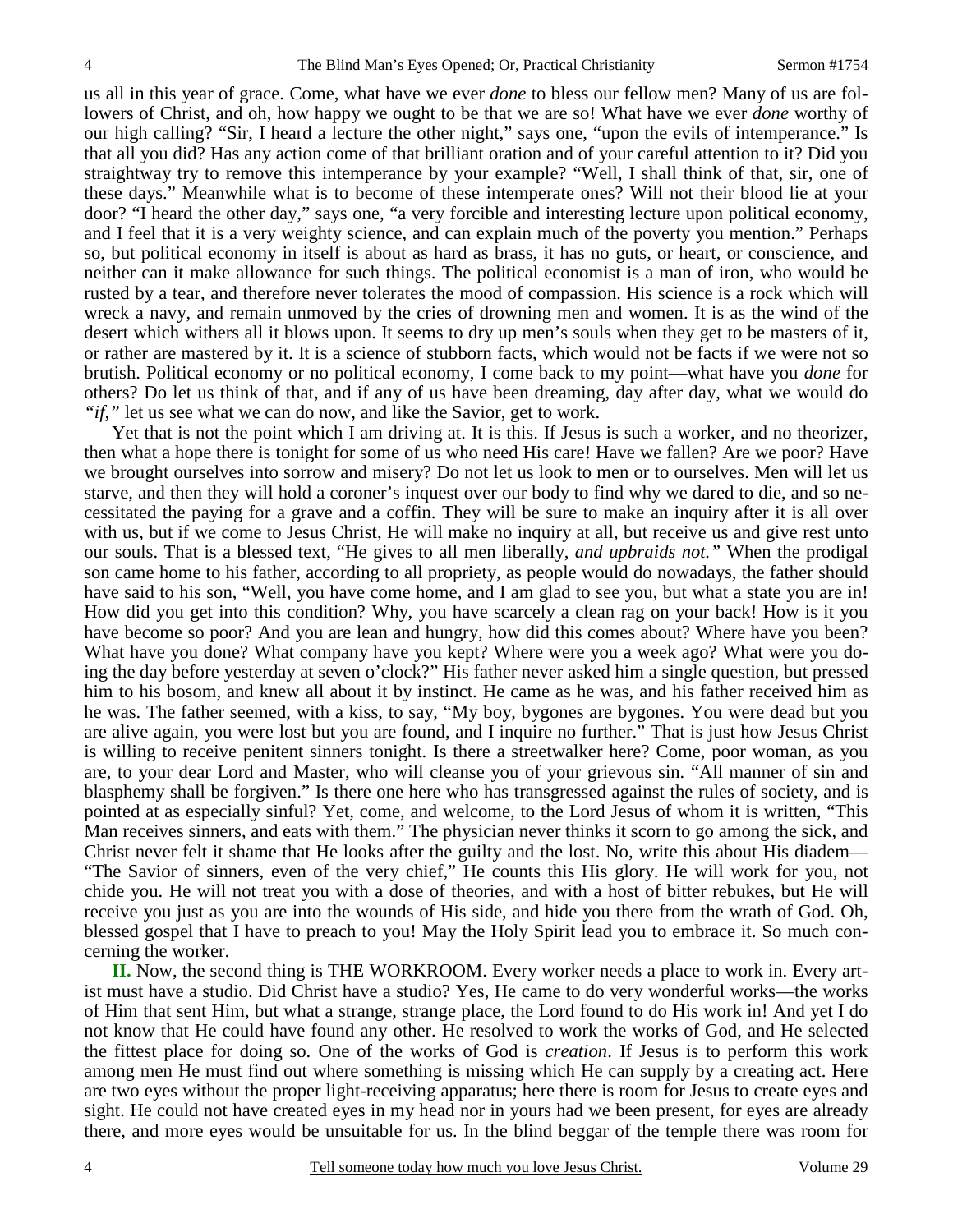Jesus to produce that which was lacking in the curious mechanism of the eye, the blind eye was, therefore, His workshop. If there were eyeballs, they were completely sightless and had been so from the man's birth, and this gave the occasion for Jehovah Jesus to say, "Let there be light!" If that man's eyes had been like yours and mine, clear and bright and full of light, there would have been no space for our Lord's divine operation. But since he was still in the darkness which had been about him from his birth, his eyes afforded space in which the power of the Almighty might be manifested by a work so wonderful that since the world began it had never been heard that anyone had opened the eyes of a man who was born blind. The man was blind for this reason—"That the works of God should be made manifest in him." Oh, but that is a blessed thought if you will think about it! Apply it to yourself. If there is anything lacking in you, there is room for Christ to work in you. If you are naturally perfect, and there is no fault in you, then there is no room for the Savior to do anything for you, for He will not gild refined gold, nor lay enamel on the lily. But if you suffer from some great deficiency, some awful lack that makes your soul sit in darkness, *your* necessity is Christ's opportunity, your need of grace supplies His need of objects for His pity. Here is room for the Savior to come and display His pity towards you, and you may be sure He will soon be with you. Even so, come Lord Jesus.

 Then, again, it was not only this man's deficiency of sight, but it was this man's ignorance which required Almighty aid. It is a work of God not only to create, but also to *illuminate*. The same power which calls into existence also calls into light, whether that light is natural or spiritual. It is a divine work to enlighten and regenerate the heart. This man was as dark in mind as he was in body—what a grand thing to enlighten him in a double sense! He did not know the Son of God, therefore he did not believe in Him, but asked in wonder, "Who is He, Lord, that I might believe on Him?" Jesus Christ came to work in this man the knowledge of God, the life of God—in a word, salvation, and because the man was destitute of these things, there was room in him for the Savior's skill and power. Friend, is that your case? Are you unconverted? Then there is space in you for the Redeemer to work by converting grace. Are you unregenerate? Then there is space in you for the Spirit of God to work regeneration. All these spiritual deficiencies of yours—your ignorance and your darkness—shall be turned by infinite love into opportunities for grace. If you were not lost, you could not be saved. If you were not guilty, you could not be pardoned. If you were not sinful, you could not be cleansed. But all your sin, and sorrow, by a strange mystery of love, is a sort of qualification of yourself for Christ to come and save you. "That is putting it," says one, "in a new light to me." Accept that new light, and be comforted, for it is gospel light, and intended to cheer the despairing. You have said, "There is nothing in me," therefore it is clear that there is room for Christ to be your all in all. You see there cannot be two all in all's, there can be but one, and as you do not pretend to the title Jesus will wear it. All the space that you occupy in your own esteem takes so much away from the glory of the Lord Jesus, and if you are nothing, then the whole house is left for the Savior. He will come and fill up your entire inward vacuum with His own dear self and be glorious in your eyes forever.

 I may venture to say tonight that all afflictions may be regarded in the same manner as affording opportunity for the mercy work of God. Whenever you see a man in sorrow and trouble, the way to look at it is, not to blame him and inquire how he came there, but to say, "Here is an opening for God's almighty love. Here is an occasion for the display of the grace and goodness of the Lord." This man, being blind gave the Lord Jesus opportunity for the good work of giving him his sight, and that work was so great a wonder that all around were obliged to acknowledge it and admire it. The neighbors began to inquire about it, the Pharisees had to hold a conclave over it and though nearly nineteen centuries have slipped away, here are we at this hour meditating upon it. That man's opened eyes are enlightening our eyes at this hour. The Bible would not have been complete without this touching and teaching narrative, if this man had not been born blind, and if Christ had not opened his eyes, all generations would have had the less light. We ought to be glad that this man was so grievously afflicted, for thereby we are graciously instructed. If he had not been sightless we had not seen the great sight of blindness at birth chased away by Him who is the Light of men. So I think I may say to all afflicted ones here tonight, do not kick at your afflictions, do not be excessively troubled by them, or utterly cast down by them, but hopefully regard them as openings for mercy, gates for grace, roadways for love. The valley of Achor shall be to you a door of hope. That mighty worker of whom I have been speaking will find a workshop in your affliction, and therein He will fashion monuments of His grace. Glory in your infirmities that the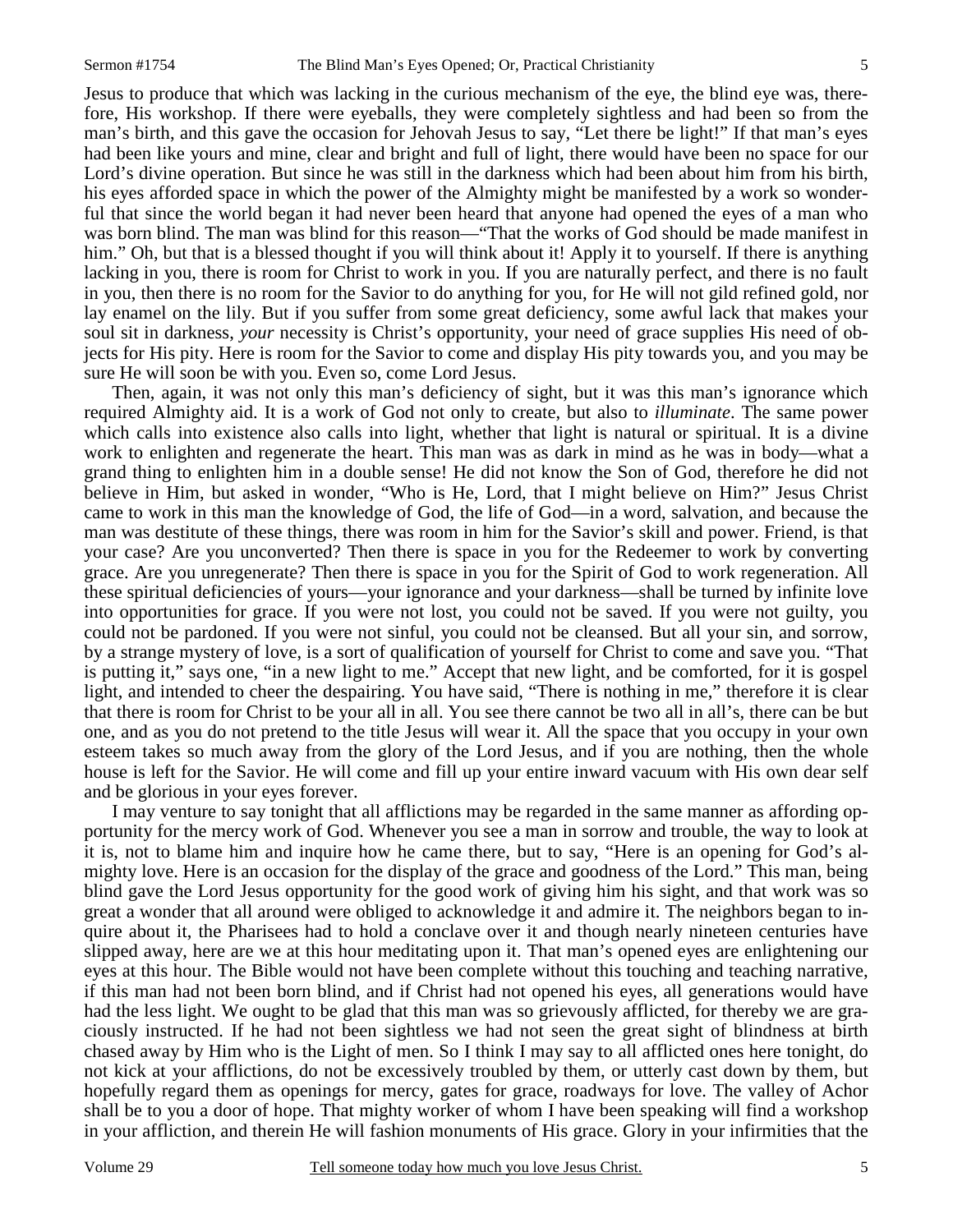power of Christ may rest upon you. Rejoice that as your tribulations abound, so also shall your consolations abound by Christ Jesus. Ask Him to make all things work together for your good and for His glory, and so it shall be.

 I leave the thought of the workshop when I have added that I do believe that sin itself has somewhat of the same aspect as affliction, for it makes room for the mercy of God. I hardly dare say what Augustine said, when speaking of the fall and of the sin of Adam, and looking to all the splendor of grace that followed after it, he said, *"Beata culpa"—*happy fault—as if he thought that sin had furnished such opportunities for the unveiling of the grace of God, and so displayed the character of Christ, that He even dared to call it a happy fault. I will not venture upon such an expression; I scarcely dare do more than repeat what that great master in Israel once said. But I do say that I cannot imagine an occasion for glorifying God equal to the fact that man has sinned, since God has given Christ to die for sinners. How could that unspeakable gift have been bestowed if there had been no sinners? The cross is a constellation of divine glory brighter than creation itself.—

> *"For in the grace that rescued man, His noblest form of glory shines; Here on the cross 'tis fairest writ In precious blood and crimson lines."*

How could we have known the heart of God? How could we have understood the mercy of God? If it had not been for our sin and misery, how could such forbearance and love have been displayed? Come, then, guilty ones, take heart and look for grace. As a physician needs the sick that he may exert his healing power, so does the Lord of mercy need you that He may show what grace He can bestow. If I were a physician, and desired a practice, I would not inquire for the healthiest parish in England, but for a position where the sick would fill my surgery. If all I sought was to do good to my fellow men, I should desire to be in Egypt or some other land visited by cholera, or plague, where I could save human life. The Lord Jesus Christ, looking over this throng tonight, seeks not those who are good, or think themselves so, but for the guilty, who know their sinnership and bemoan it. If there is a sinner here, leprous and defiled, if there is a soul here sick from head to foot with the incurable disease of sin, the Lord Christ, the mighty worker, looks on him, for in him He finds a laboratory in which He may work the works of Him that sent Him.

**III.** You will bear with me now as I pass on, in the third place, briefly to notice THE WORK BELL.

 You hear early in the morning a bell which awakens the workers from their beds. See how they troop into the streets, swarming like bees hastening to or from the hive. You see them going forth to labor, for the bell is ringing. There was a work bell for Christ, and He heard it. Then He said, "I must work. I must work. I must work." What made Him say that? Why, the sight of that blind man. He no sooner saw him than He said, "I must work." The man had not asked anything, nor uttered a sound, but those sightless orbs spoke eloquently to the heart of the Lord Jesus, and rang aloud the summons which Jesus heard and obeyed, for He Himself said, "I must work."

 And why must He work? Why, He had come all the way from heaven to do so. He had come from His Father's throne to be a man to bless men, and He would not cause His long descent to go for nothing. He must work, why else was He here where work was to be done?

 Besides, there were impulses in His heart which we need not stop now to explain, which forced Him to work. His mind, His soul, and His heart, were all full of a force which produced perpetual activity. Sometimes He selected a route when He was traveling because "He must go through Samaria." Sometimes He went after men because, He said, "Other sheep I have, which are not of this fold: them also I must bring." There was a sort of instinct in Christ to save men, and that instinct craved gratification and could not be denied. "I must work," He said. The sight of those blind eyes made Him say "I must work," and He thought of that poor man—how for twenty years and more he had lived in utter darkness—how he had not been able to enjoy the beauties of nature, or look his loved ones in the face, or earn his daily bread. And He pitied the sorrows of the man in a life-long darkness. Moreover, as He recollected how that man's soul had also been shut up like a prisoner in a dungeon by reason of gross ignorance, He said, "I must work, I must work." You see they are after Him with stones, but He stops, for He says "I must work. They may stone Me if they will, but I must work. I hear the summons and I must work."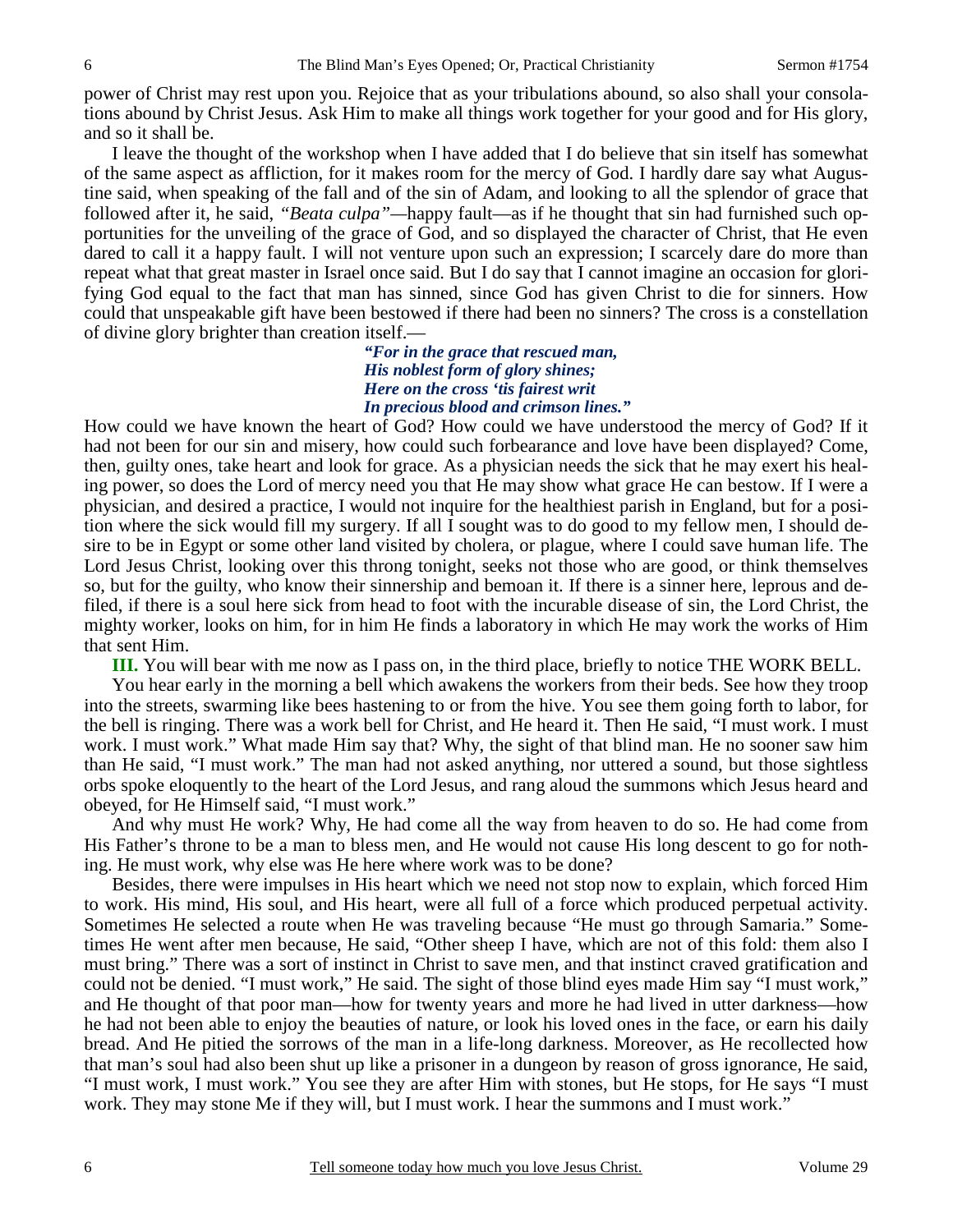Now learn this lesson, all you followers of Christ. Whenever you see suffering, I hope you will each one feel, "I must work. I must help." Whenever you witness poverty, whenever you behold vice, say to yourself, "I must work. I must work." If you are worthy of the Christ whom you call leader, let all the necessities of men impel you, compel you, constrain you to be blessing them. Let the world which lies in the wicked one awaken you! Let the cries of men of Macedonia awaken you as they say, "Come over and help us!" Men are dying, dying in the dark. The cemetery is filling and hell is filling too. Men are dying without hope and are passing into the eternal night. "I must work." They cry—"Master, spare Yourself, incessant labor will wear You down and bring You to Your grave." But look! Look! Look! Perdition swallows crowds! They go down alive into the pit! Listen to their doleful cries! Lost souls are being shut out from God. "I must work." Oh, that I could lay my hand—or, far better that my Master would lay His pierced hand on every true Christian here and press it upon him until he cried out, "I cannot sit here. I must be at work as soon as this service is done. I must not only hear, and give, and pray, but I must also work."

 Well, that is a grand lesson, but I do not mean it to be the chief one, for I am looking out for those who long to find mercy and salvation. What a blessing it is for you, dear friend, if you want to be saved, that Christ *must* save! There is an impulse upon Him that He must save. I know you say, "I cannot pray. I cannot feel as I wish to do." Never mind about that, the matter is in abler hands. You see, this man did not *say* a word; the sight of Him was enough to move the heart of the Lord Jesus. As soon as Jesus had seen him, He said, "I must work." Have you ever seen a man in London who has no particular oratory, and yet succeeds in obtaining alms on a large scale? I have seen him. He dresses like a laborer. He wears a tattered smock frock, and he sits down in a corner where many pass by. His squatting place is a little out of the rush of traffic, but near enough to secure attention from many passengers. He displays a spade much the worse for the use made of it by somebody else, and on it is written, "I am starving!" He looks gaunt and hungry. He is exceedingly well made up, and is as pale as chalk can make him. Oh, the quantity of halfpence that goes into his old hat! How people pity him! He does not sing a mournful ditty, he does not speak a word, and yet many are moved by the fact that he looks as if it were true that he is starving. Now, my hearer, you need not be false in what you do if you set out your misery and sin before the Lord. Tonight, when you get home, kneel at your bedside and say, "Lord Jesus, I cannot pray, but here I am. I am perishing, and I put myself within sight of You. Instead of hearing my pleas, look at my sins, instead of demanding arguments, look at my wickedness. Instead of oratory, which I have none, Lord, remember that I shall soon be in hell if You do not save me." I tell you, the bell will ring, and the great worker will feel that the time has come for Him to labor. He will say in the words of my text, "I must work," and in you the works of God shall be made manifest. You shall be the workshop of Christ.

**IV.** One more head, and that is THE WORKDAY. Our divine Master said, "I must work the works of Him that sent me, *while it is day: the night comes, when no man can work."*

 Now, listen. This is not meant about Christ the risen Savior, but this refers to the Lord Jesus Christ as He was man here on earth. There was a certain day in which He could bless men, and when that day was over He would be gone, there would be no Jesus Christ on earth to open blind men's eyes, or to heal the sick. He would be gone from among men, and be no more approachable as the healer of bodily disease. Our Lord as a man here on earth had a day. It was only a day—a short period, and not very long, He could not make it longer, for it was settled by the great Lord. The day of His sacrifice was appointed. He Himself once said, "My hour is not yet come." But that hour did come. Our Lord occupied 30 years in getting ready for His lifework, and then in three years His warfare was accomplished. How much He crowded into those three years! Centuries of service could not equal the labor of that brief period. Brothers, some of us have had thirty years of work, but we have done very little, I am afraid, and what if we have only three years more? Let us feel the impulses of the coming eternity! Within a little while I shall no more look into the faces of the throng, they will remember me but as a name, therefore I will preach as best I can while my powers remain, and my life is prolonged. Within a little while, my brother, you will not be able to go from door to door winning souls, the street will miss you and your tracts, the district will miss you and your regular visits. Do your work well, for your sun will soon set. These words of mine may be more prophetic to some present than we dream. I may be speaking to some who are nearing their last hour, and shall soon render in their account. Up brothers! Up sisters! Say, "We must work, for the night comes in which no man can work." Life cannot be made longer if we wish to make it so,